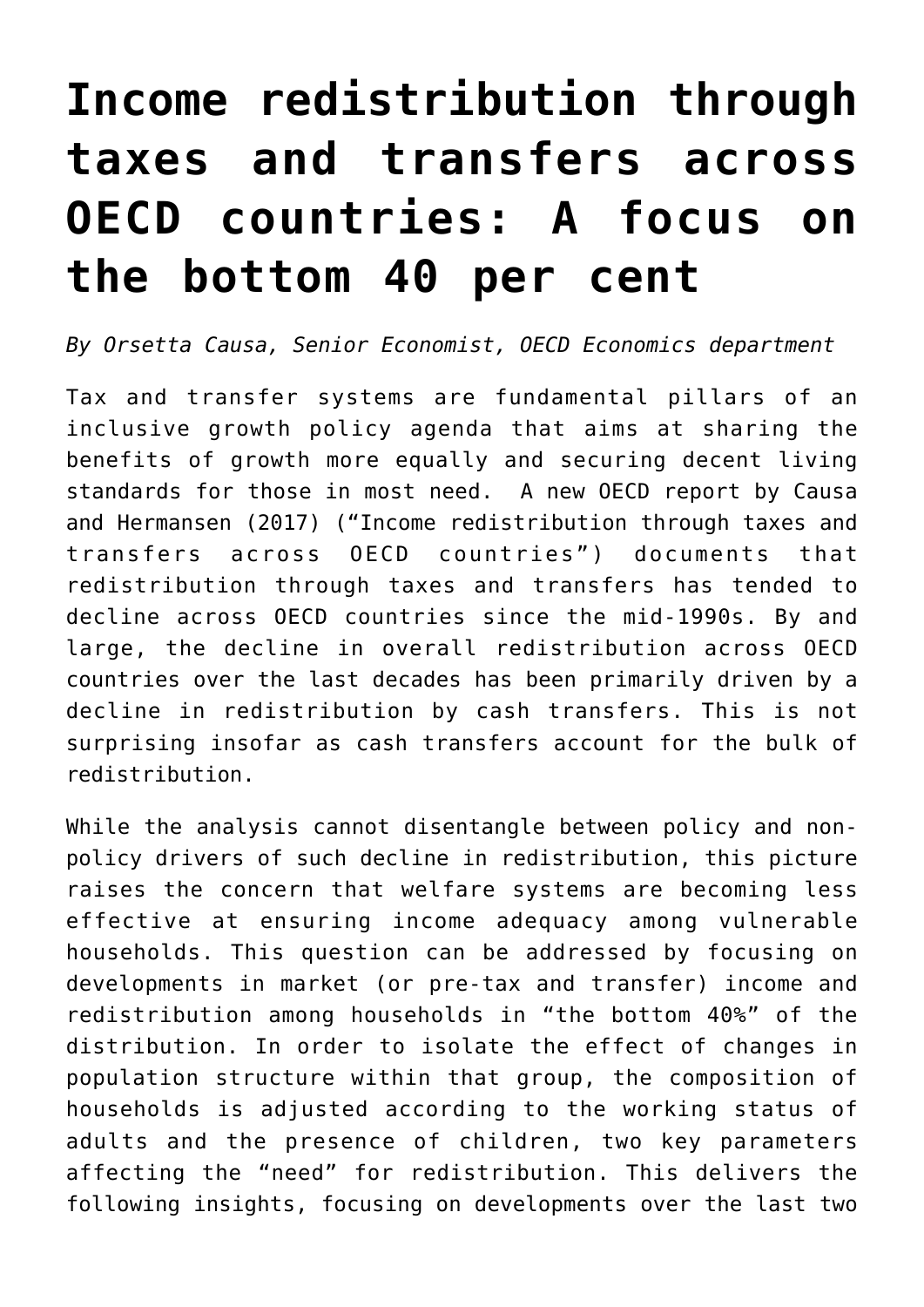decades:

Income support provided by social transfers to bottom 40% workless households has declined in the majority of countries for which data are available (Figure 1). Given the overwhelming weight of transfers relative to market income among that group, their disposable income declined markedly relative to median income. In the majority of countries for which data are available, cash transfers have become increasingly ineffective at preventing workless households from falling into relative poverty, especially in the presence of children.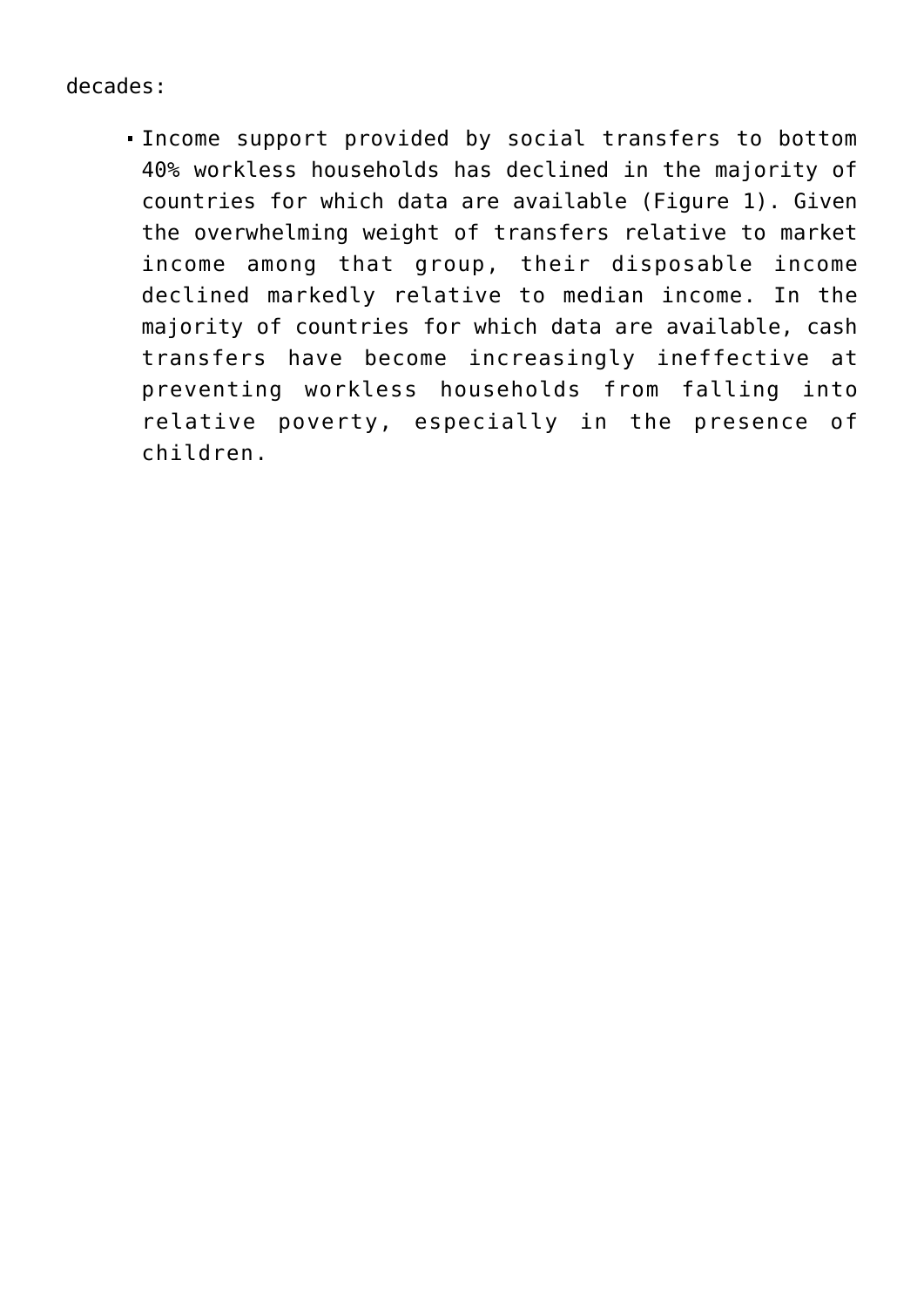## Figure 1. Income adequacy implied by taxes and transfers have become less supportive of bottom 40% workless households

Change in taxes and transfers in percentage of median household disposable income, from mid-1990s to 2013 or latest available vear



A. Workless households without children







 $1.$ Sweden only available for 1995-2005.

 $\overline{2}$ Social security contributions not available for France.

Note: Countries are sorted by net transfers received. The sample comprises all households among the bottom 40% (ranked by disposable incomes) with zero labour income. Countries with sample sizes less than 100 households have been excluded in Panel B. See note to Figure 5 for country-year coverage.

Source: OECD staff calculations based on the Luxembourg Income Study.

. By contrast with workless households, income support provided by taxes and transfers to bottom 40% working households has increased in the majority of countries for which data are available (Figure 2). The increase in net transfer support was largely driven by declines in income taxes and social security contributions that tended to mitigate widespread declines in market incomes.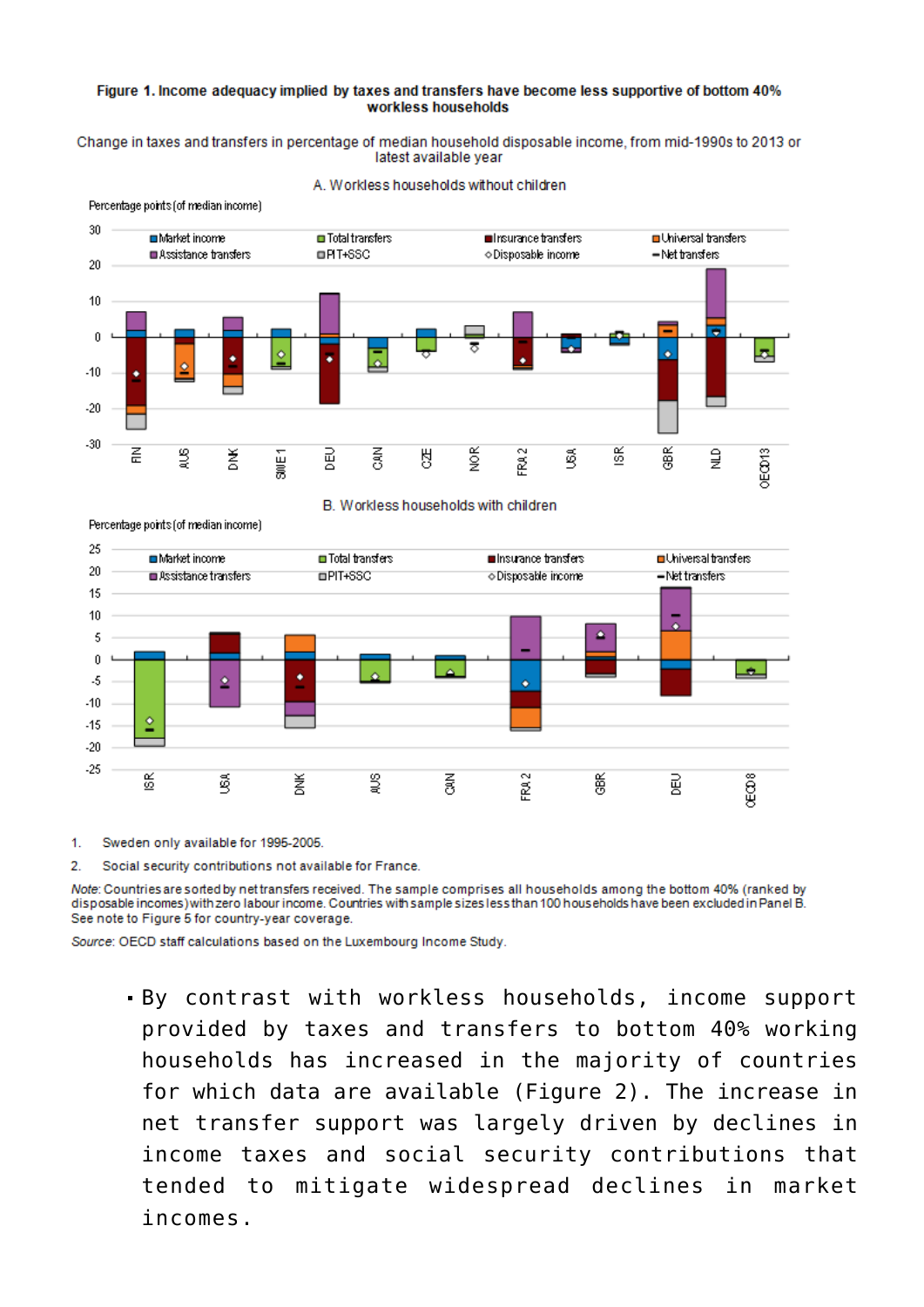## Figure 2. Taxes and transfers have become more supportive of bottom 40% working households, but their incomes still fell behind the median

Change in taxes and transfers in percentage of median household disposable income, from mid-1990s to 2013 or latest available vear



A. Households with all adult members in work, without children

B. Households with all adult members in work, with children



Percentage points (of median income)

Sweden only available for 1995-2005.  $\mathbf{1}$ 

2 Social security contributions not available for France.

Note: Countries are sorted by net transfers received. The sample comprises households among the bottom 40% (ranked by disposable incomes) for which all adult household members have positive labour income. See note to Figure 5 for country-year coverage.

Source: OECD staff calculations based on the Luxembourg Income Study.

The decline in redistribution may to some extent reflect the effects of tax and transfer reforms to make work pay for individuals with low earnings potential and weak labour market attachment. Concluding from this that such reforms were inappropriate would fail to consider redistribution policies as part of broader policy packages to make growth more inclusive. For example well-designed policy packages should combine tax and transfer policies to make work pay and boost